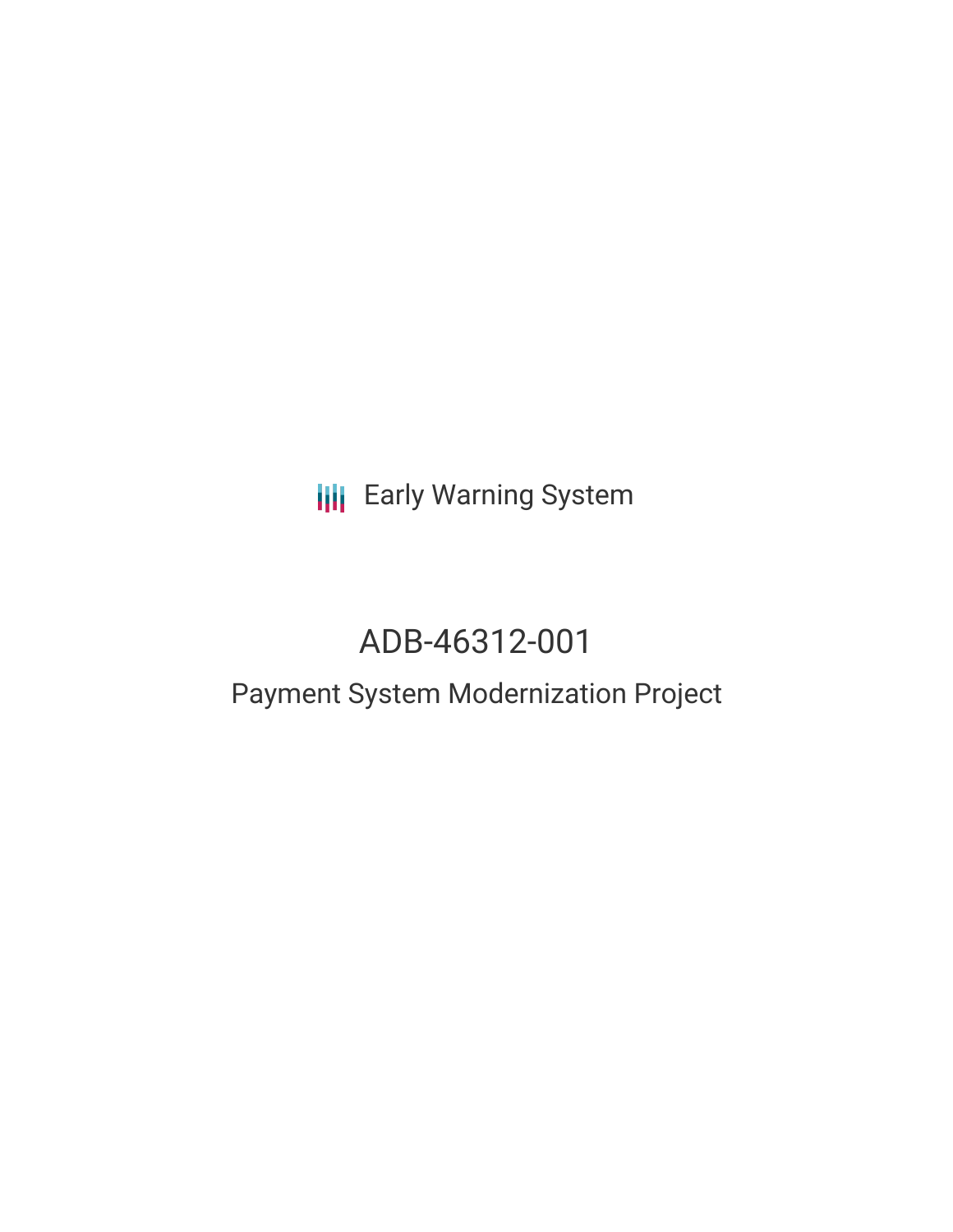

#### **Quick Facts**

| <b>Countries</b>               | Mongolia                                                     |
|--------------------------------|--------------------------------------------------------------|
| <b>Financial Institutions</b>  | Asian Development Bank (ADB)                                 |
| <b>Status</b>                  | Approved                                                     |
| <b>Bank Risk Rating</b>        | C                                                            |
| <b>Voting Date</b>             | 2013-11-26                                                   |
| <b>Borrower</b>                | Mongolian People's Republic, Bank of Mongolia (Central Bank) |
| <b>Sectors</b>                 | Finance                                                      |
| <b>Investment Type(s)</b>      | Loan                                                         |
| <b>Investment Amount (USD)</b> | \$20.00 million                                              |
| <b>Loan Amount (USD)</b>       | \$20,00 million                                              |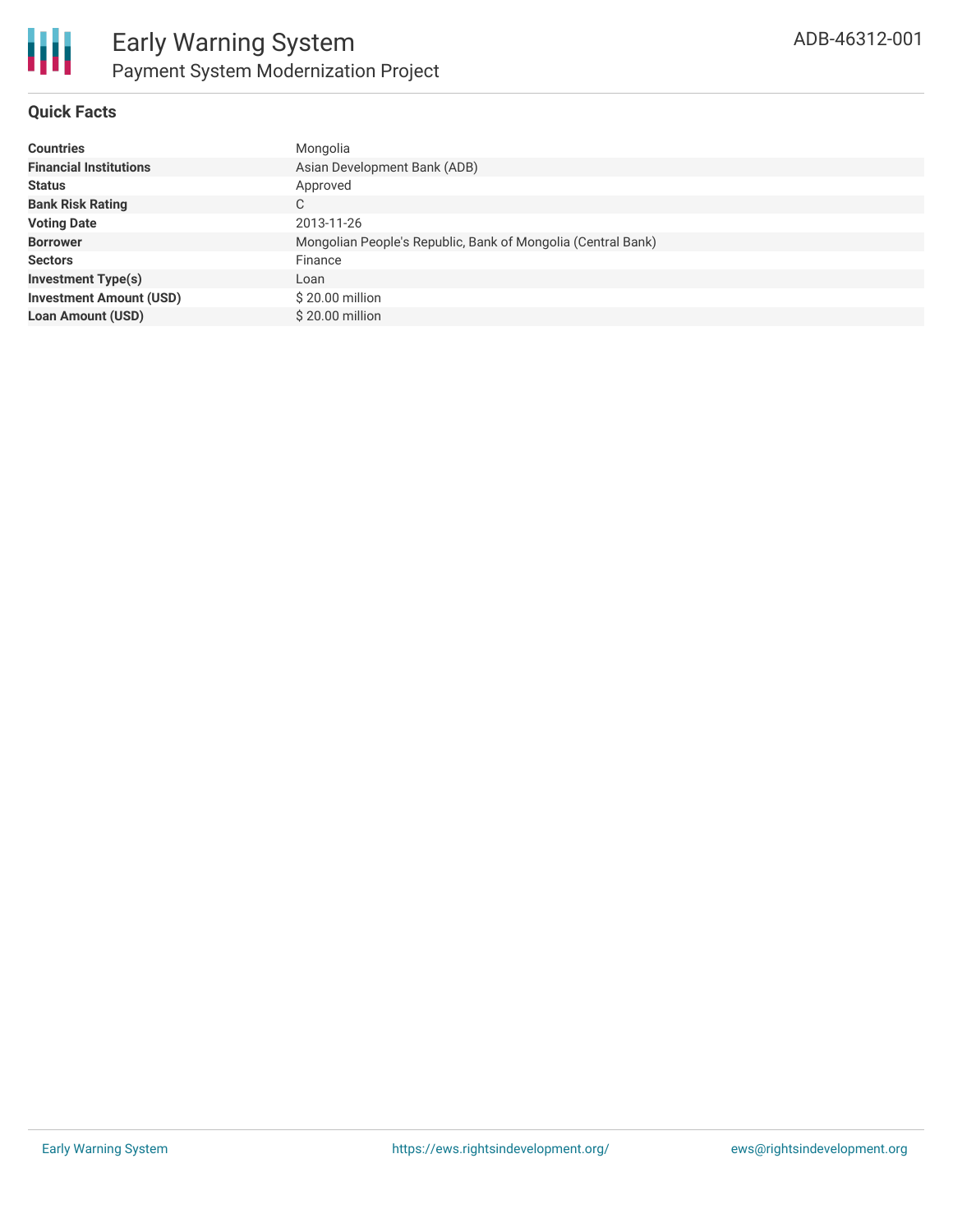

#### **Project Description**

According to ADB website, the project will help improve the interbank payment system that supports the clearing and settlement of all interbank and payment service provider transactions. It will upgrade the retail payments infrastructure and support systems, and help establish the necessary legal and regulatory framework. The impact will be modern payment services are available throughout Mongolia and easily accessible even by citizens who live in distant rural areas or abroad or are not clients of a bank.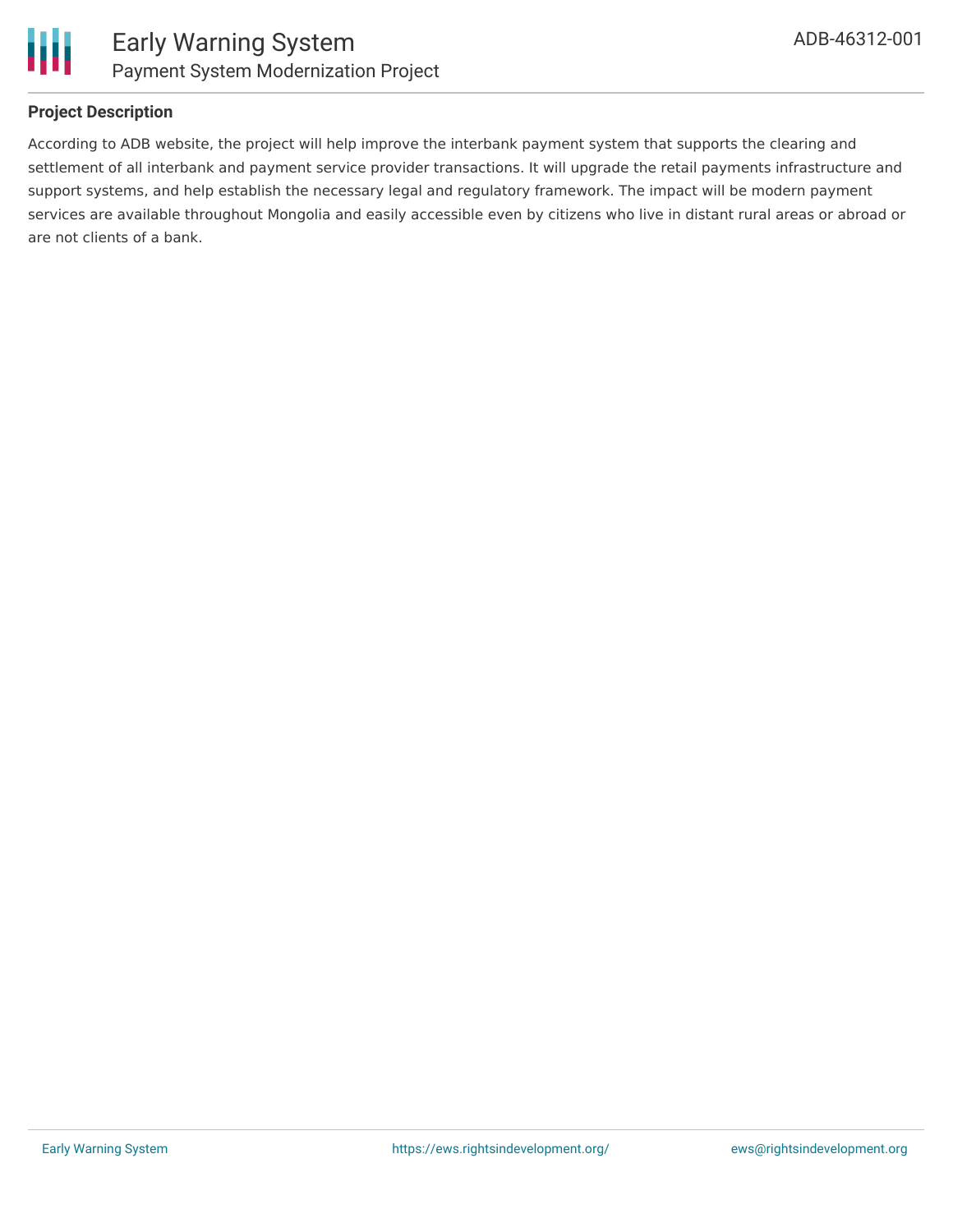

#### **Investment Description**

Asian Development Bank (ADB)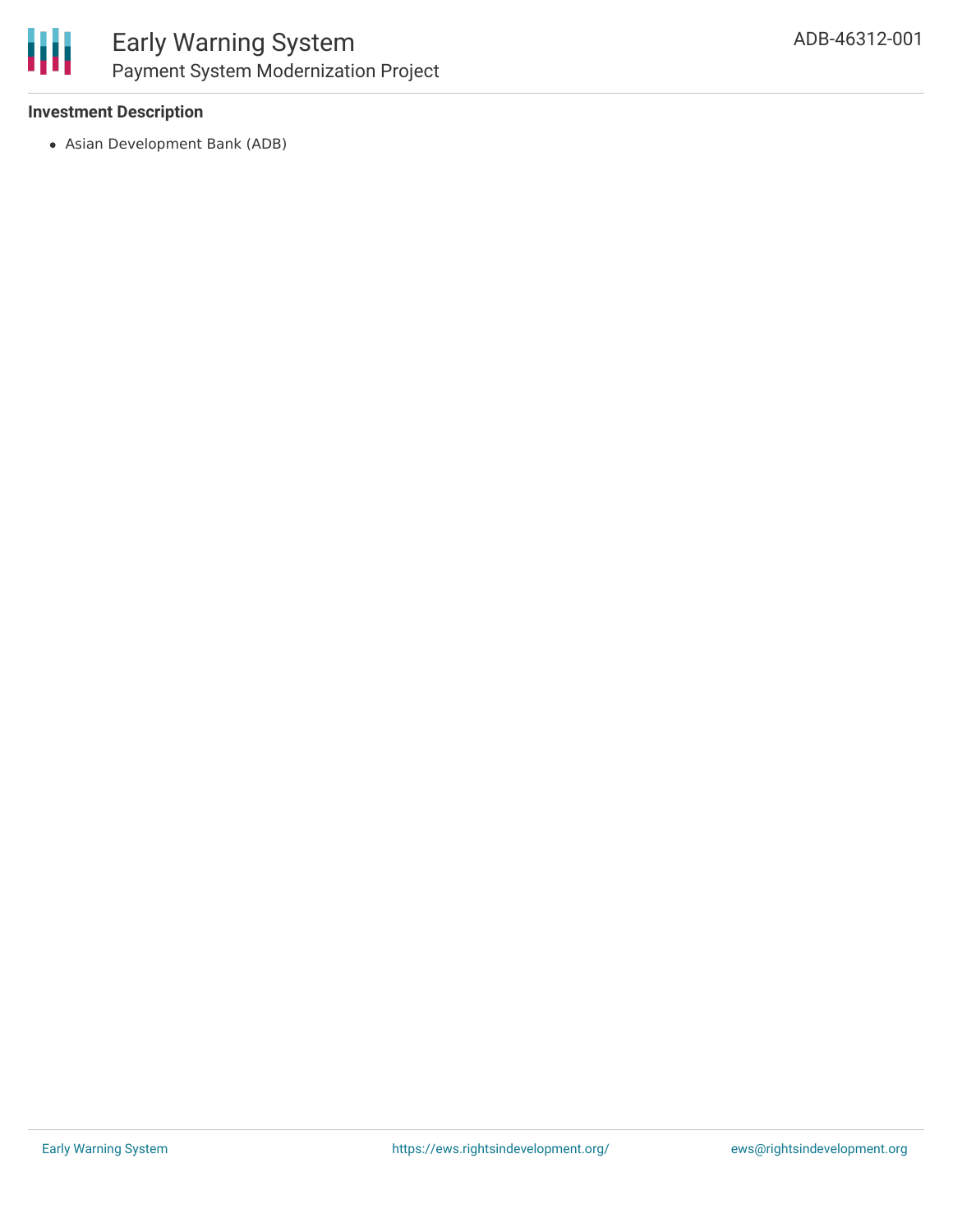

#### **Contact Information**

Enkhbold, Enerelt East Asia Department No contact information provided at the time of disclosure.

#### ACCOUNTABILITY MECHANISM OF ADB

The Accountability Mechanism is an independent complaint mechanism and fact-finding body for people who believe they are likely to be, or have been, adversely affected by an Asian Development Bank-financed project. If you submit a complaint to the Accountability Mechanism, they may investigate to assess whether the Asian Development Bank is following its own policies and procedures for preventing harm to people or the environment. You can learn more about the Accountability Mechanism and how to file a complaint at: http://www.adb.org/site/accountability-mechanism/main